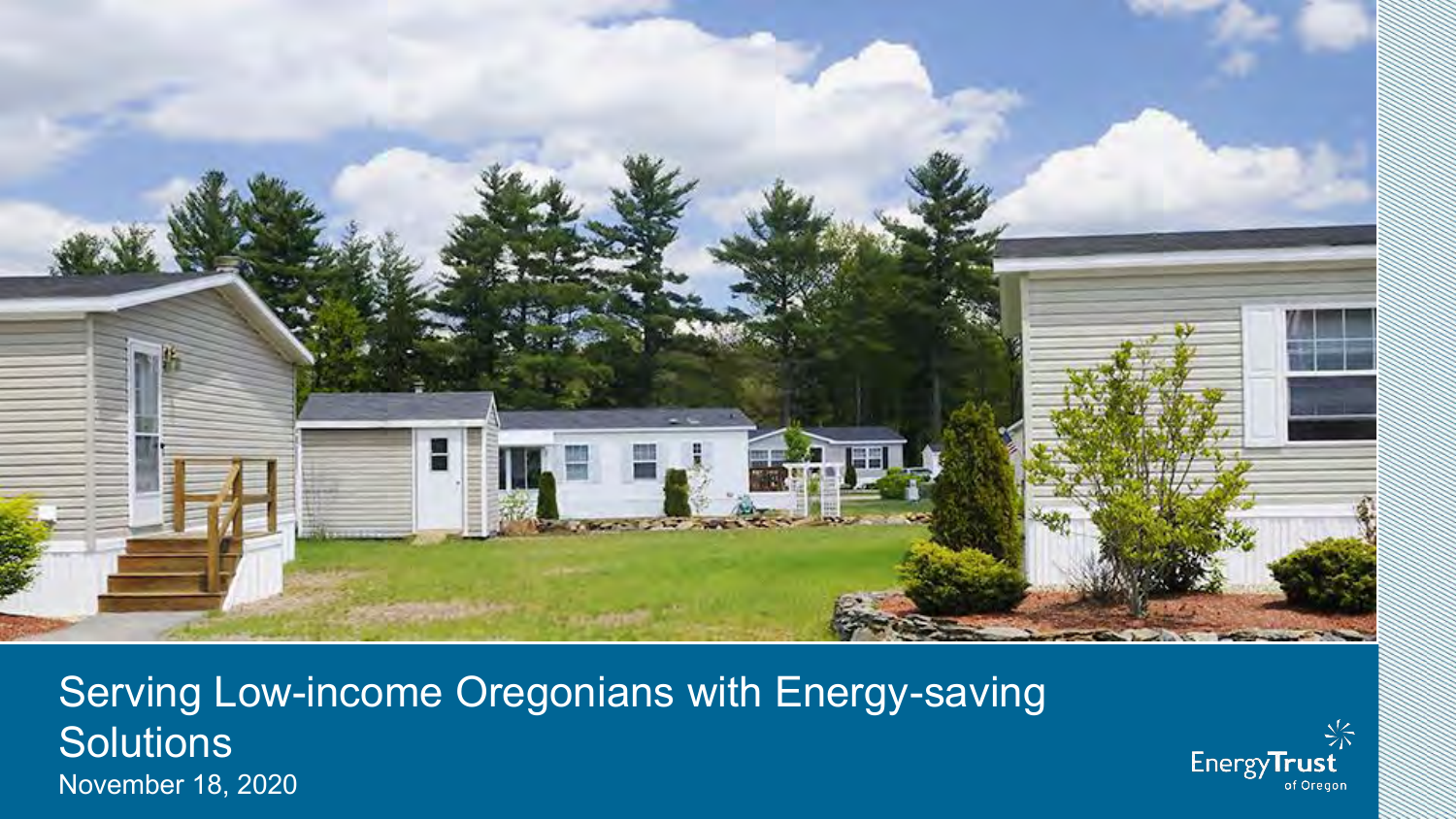#### **Outline**

- Low-income energy programs in Oregon
- Energy Trust initiatives serving low- to moderate-income customers of Portland General Electric, Pacific Power, NW Natural, Cascade Natural Gas and Avista
- Co-funding projects with community partners
	- Case study with Community Action Organization of Washington County
- Looking forward to 2021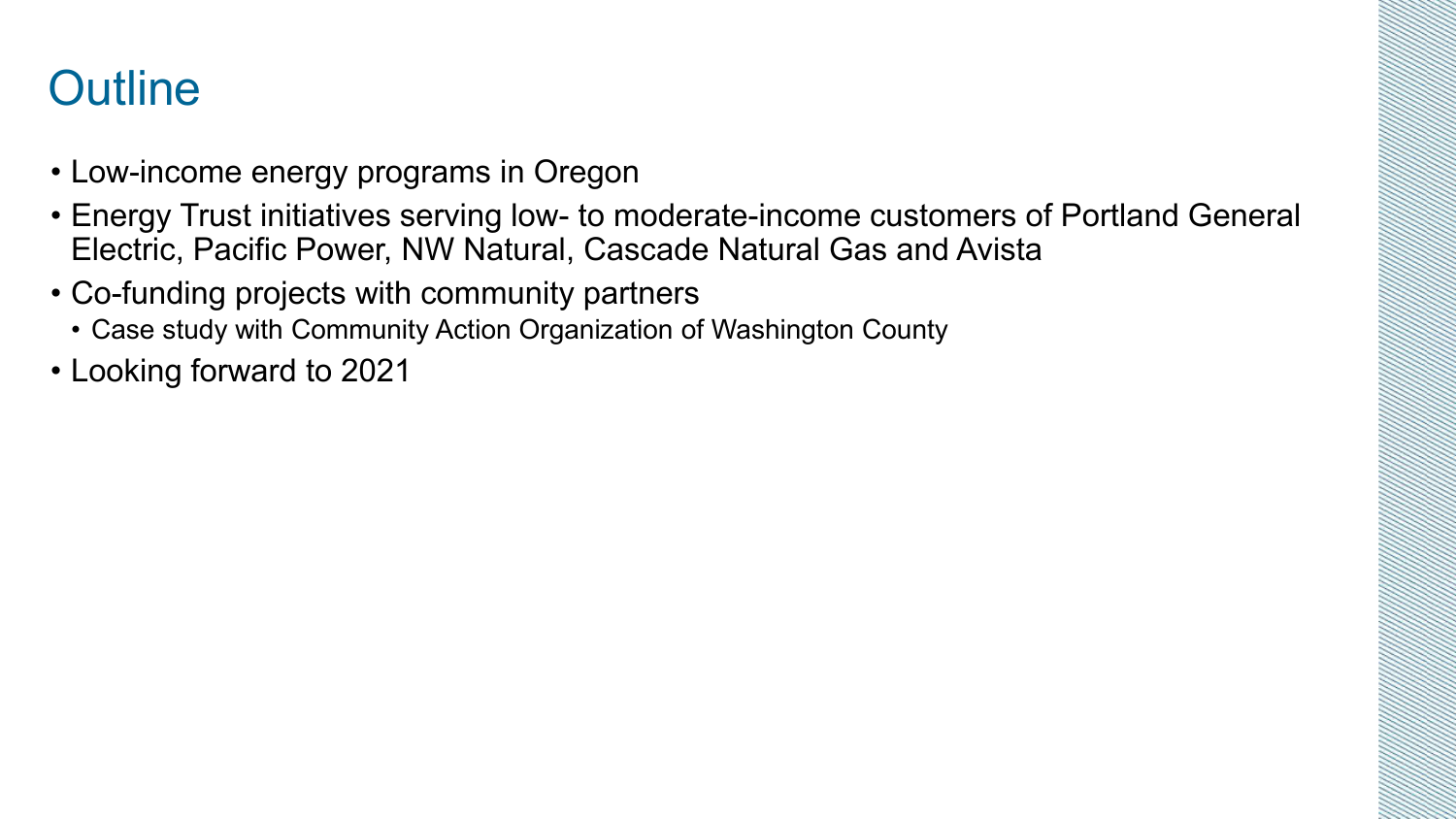# Low-income Energy Programs in Oregon

#### **Oregon Housing and Community Services**

#### **Weatherization**

- Low Income Home Energy Assistance (LIHEAP) weatherization
- US DOE Weatherization Assistance Program
- Energy Conservation Helping Oregonians (ECHO)
- Oregon Multi-Family Energy Program (OR-MEP)
- Bonneville Power Administration Low-income Energy Efficiency Program
- State Home Oil Weatherization (SHOW)

#### Energy Assistance

- Low Income Home Energy Assistance Program (LIHEAP)
- Oregon Energy Assistance Program (OEAP)
- CARES Act LIHEAP Supplemental Program
- Energy Assistance Coronavirus Relief Fund

#### **Utility ratepayer funded**

- NW Natural
	- Oregon Low Income Gas Assistance (OLGA)
	- Oregon Low-income Energy Efficiency (OLIEE)
- Cascade Natural Gas
	- Oregon Low Income Bill Assistance (OLIBA)
	- Oregon Low Income Energy Conservation (OLIEC)
- Avista
	- Oregon Low Income Rate Assistance Program (LIRAP)
	- Oregon Low Income Energy Efficiency Program (AOLIEE)
- Idaho Power
	- Project Share (Billing Assistance)
	- Weatherization Assistance Program

#### **Community Action Agencies**

- Delivery program services leveraging weatherization and energy assistance funding
- $\cdot$  ~17 jurisdictions across the state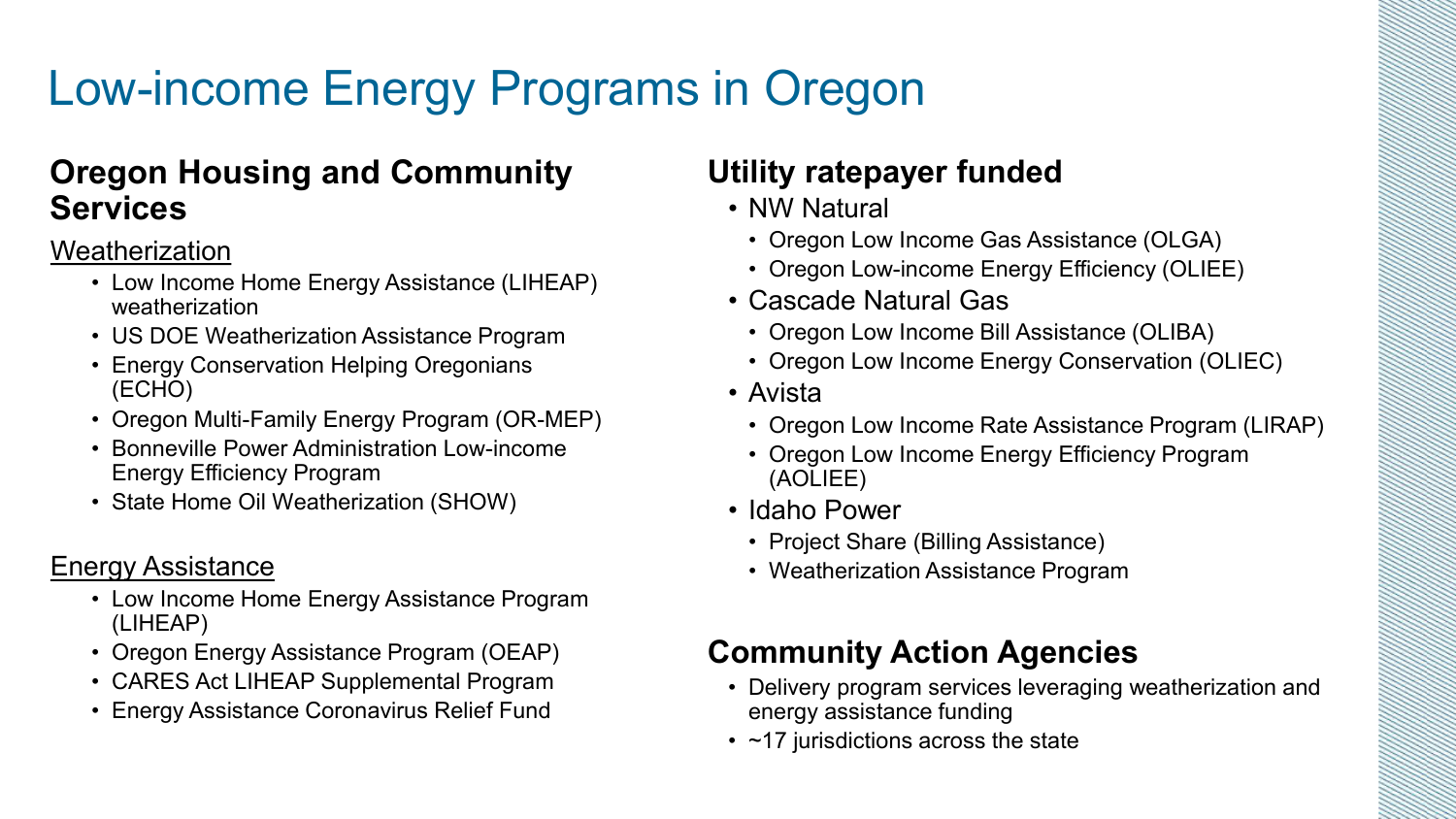# Energy Trust's Role

- Objective
	- Deliver benefits to all utility customers while acquiring cost-effective energy efficiency
	- Serve low-income customers in support of our Diversity, Equity and Inclusion objectives
		- Including through the Residential program, Solar program and multifamily initiatives
	- Remain a resource to OPUC and stakeholders looking to help customers with high energy burdens and/or impacted by COVID-19
- Approach
	- Support existing low-income programs to achieve greater levels of energy efficiency
	- Partner with entities directly serving low-income customers
- Key Strategies
	- Targeted incentives and outreach
		- No- and low-cost offers
		- Modified eligibility requirements
		- Increased incentives, bonuses
- Coordination and partnerships
	- State agencies
	- Local service providers
	- Community-based organizations
	- Utilities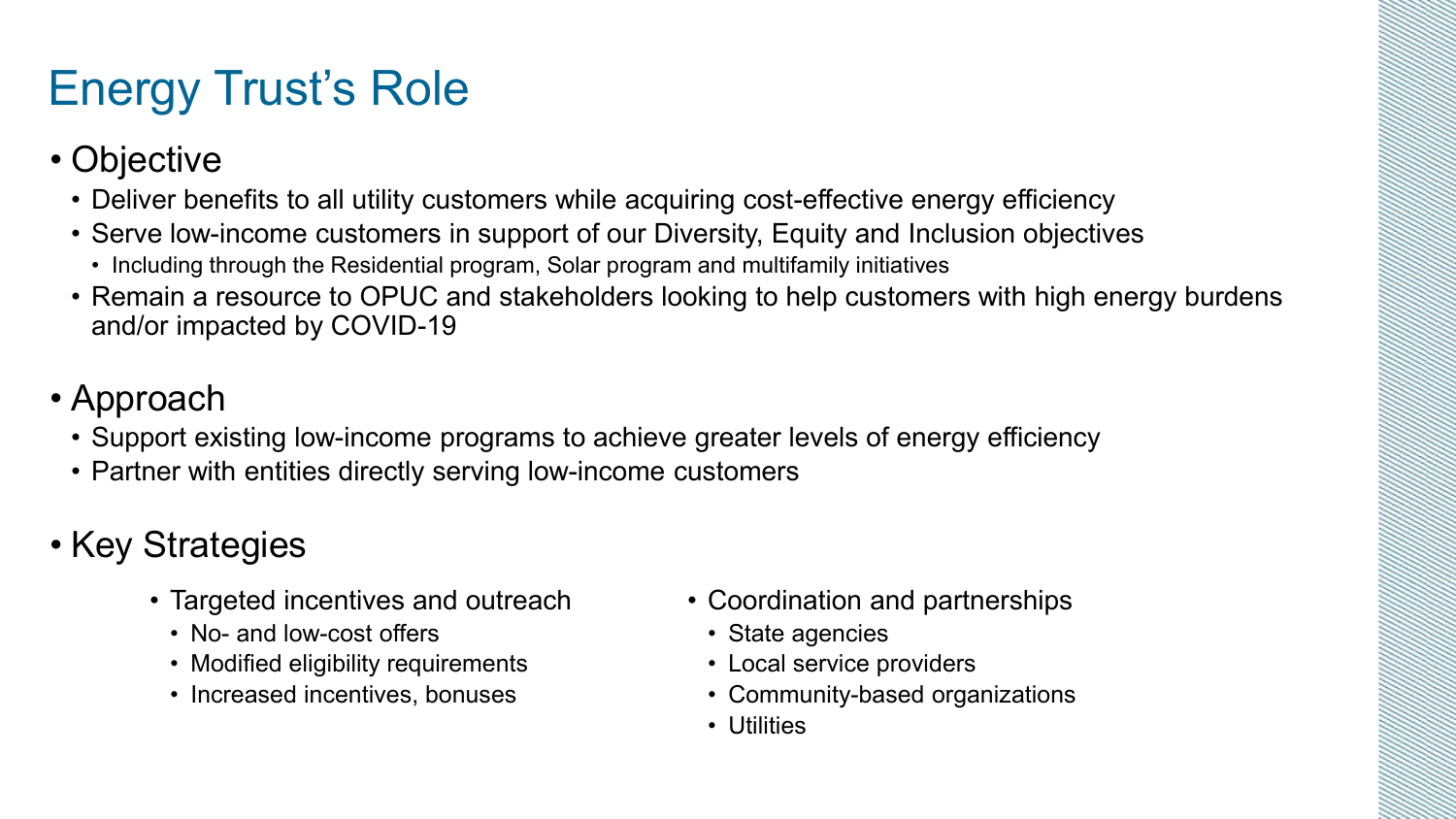#### Energy Trust Residential Initiatives Serving Low- to Moderate-Income Customers

- Low- and no-cost services
	- Free LED bulb distribution
	- Energy saver kits
	- Smart thermostats
- Savings Within Reach enhanced incentives and financing
- Single-family rental enhanced incentives
- Fixed price promotions
	- Heat pumps and ductless heat pumps in manufactured homes
	- Region-specific promotions
- Manufactured homes free services
- Manufactured homes replacement pilot
- Community Partner Funding
	- Audits and highest incentive levels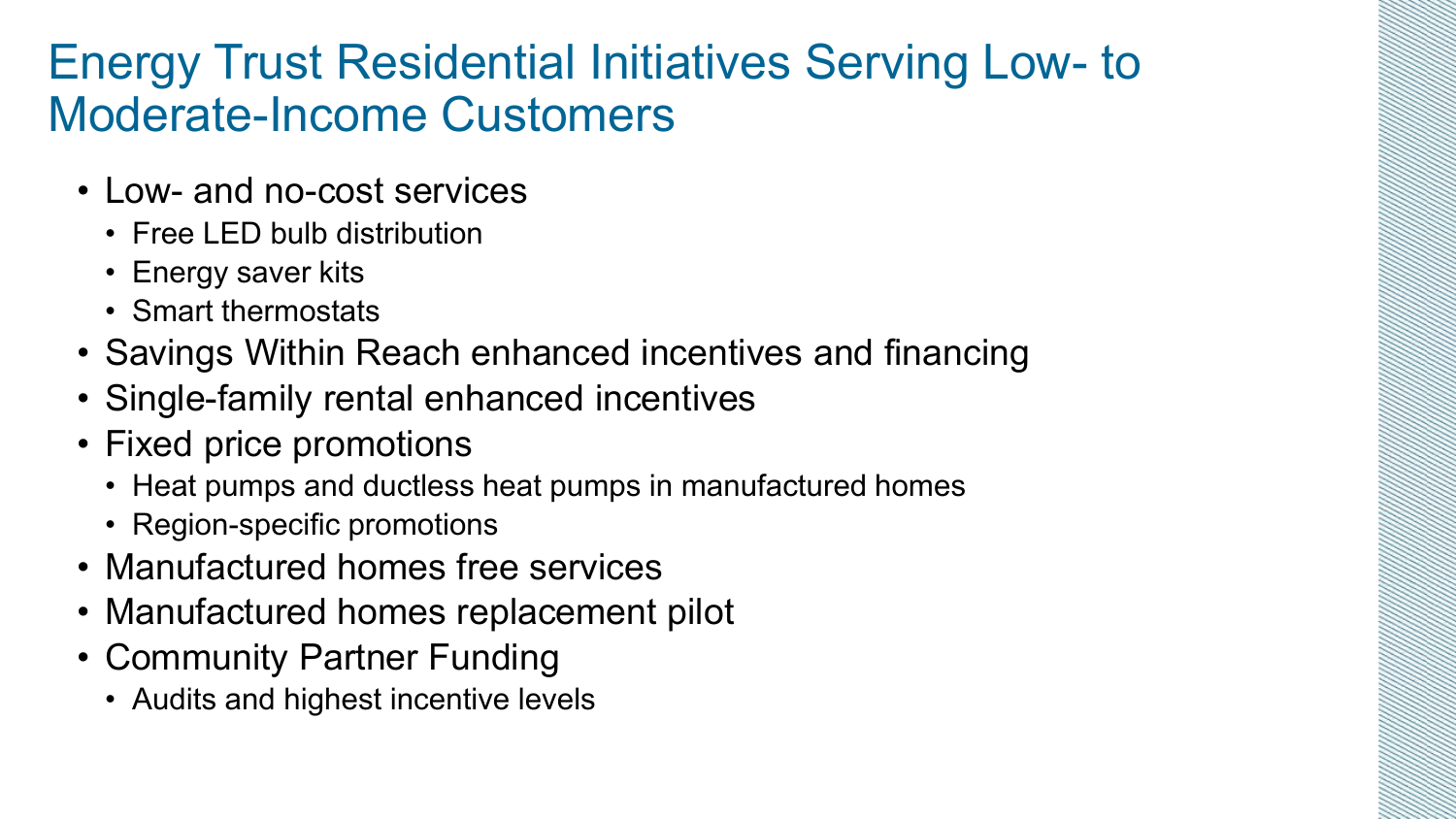### Savings Within Reach

- Enhanced incentives for HVAC, weatherization and water heating
- On Bill Repayment financing
- Targets moderate-income customers
- Temporary eligibility for COVID-employment constraints

| <b>Household size</b> | Gross annual income minimum | Gross annual income maximum |
|-----------------------|-----------------------------|-----------------------------|
| 1 resident            | \$25,520                    | \$51,966                    |
| 2 residents           | \$34,480                    | \$67,955                    |
| 3 residents           | \$43,440                    | \$83,945                    |
| 4 residents           | \$52,400                    | \$99,934                    |
| 5 residents           | \$61,360                    | \$115,922                   |
| 6 residents           | \$70,320                    | \$131,912                   |
| 7 residents           | \$79,280                    | \$134,910                   |
| 8 residents           | \$88,240                    | \$137,909                   |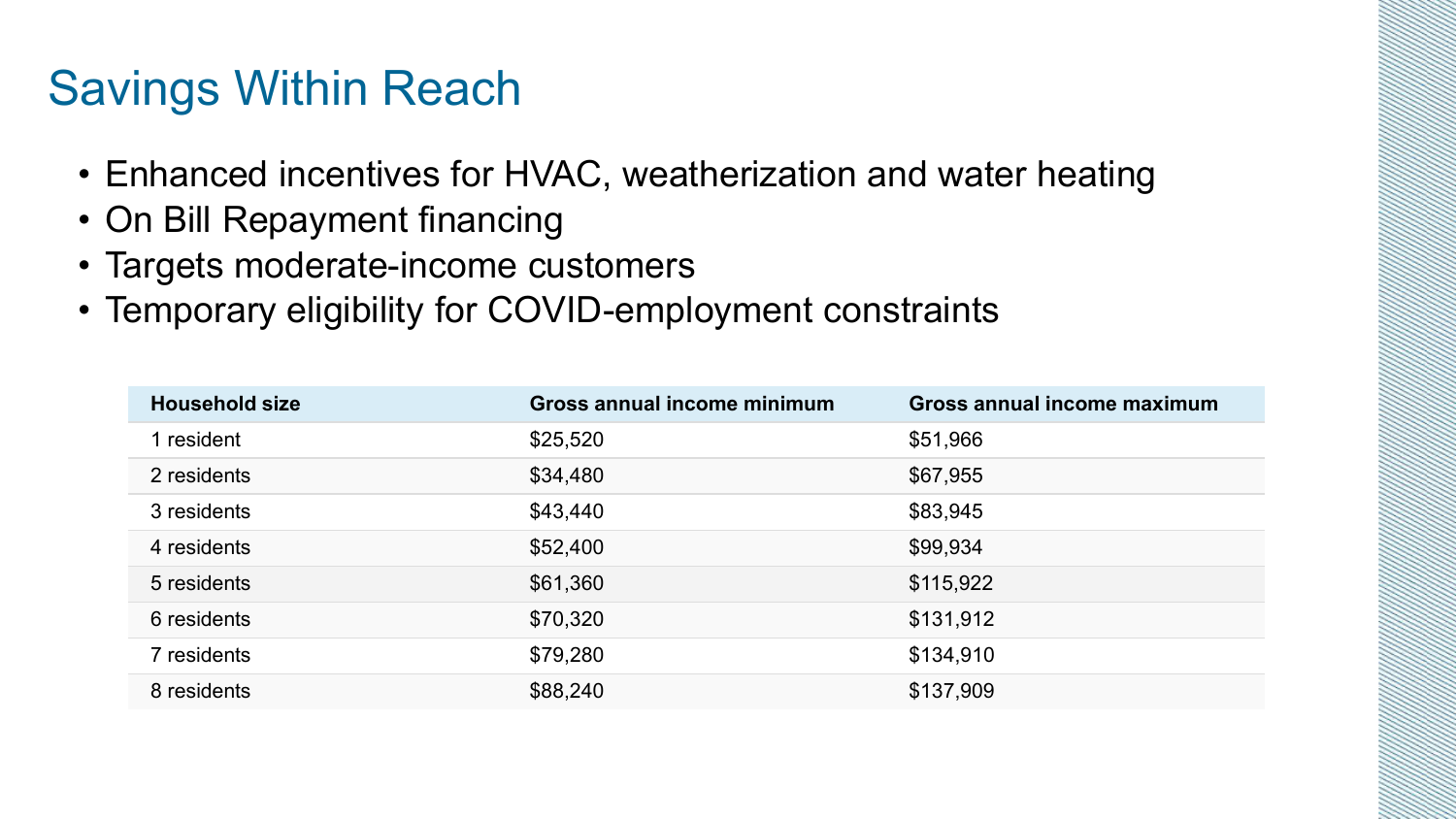## Single-family Rental Properties

- Enhanced incentives for HVAC, weatherization and water heating measures
- Deliver benefits to renters
- Ductless heat pump promotion
- Gas furnace promotion in development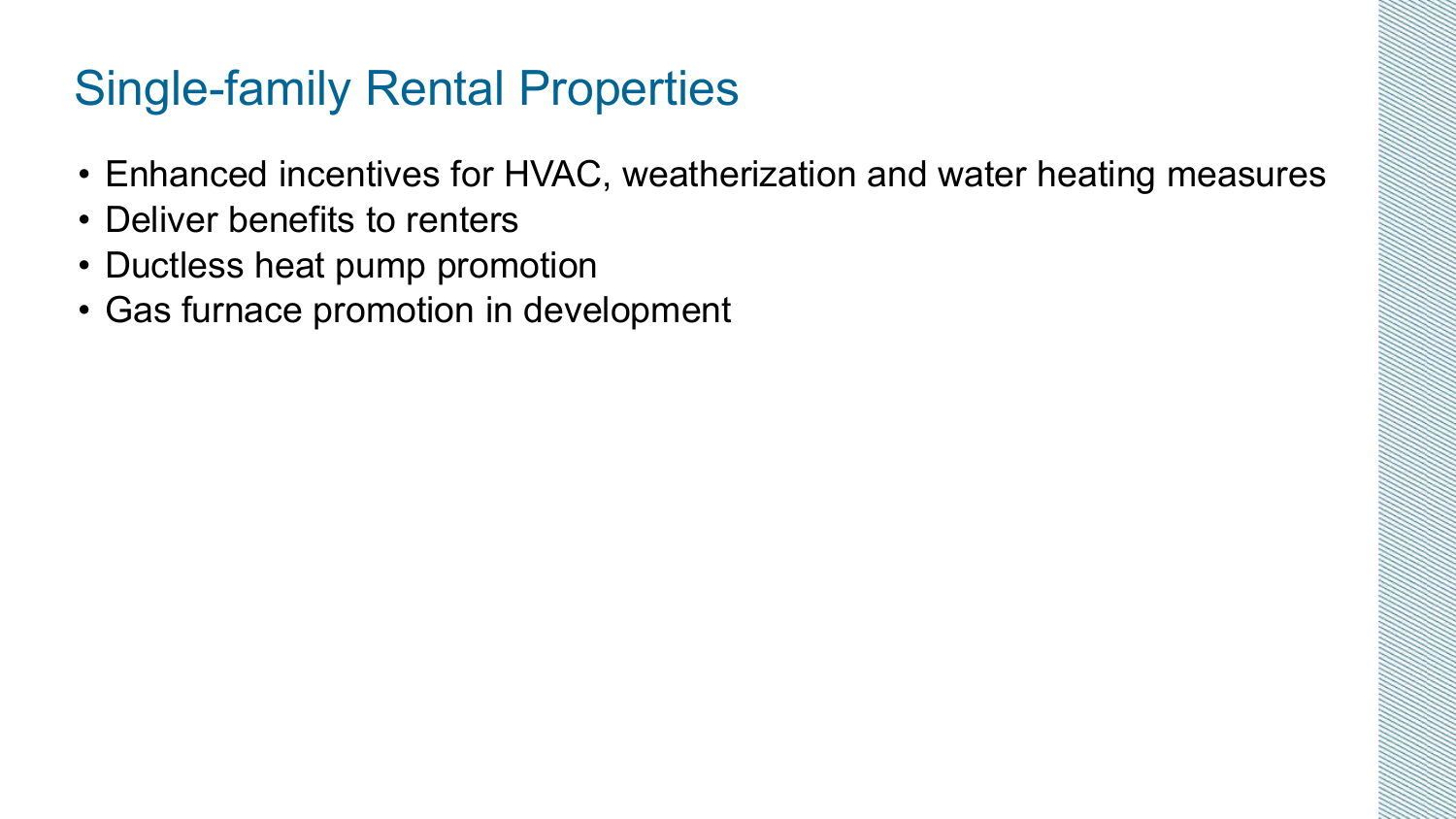# Savings Within Reach (OR) / Rental Incentives (OR/WA)

| <b>Energy Improvement</b>          | <b>Oregon Incentive</b>         | <b>Washington Incentive</b>     |
|------------------------------------|---------------------------------|---------------------------------|
| <b>Ductless heat pump</b>          | \$1,000                         | N/A                             |
| <b>Ducted heat pump</b>            | \$1,000                         | N/A                             |
| <b>Extended capacity heat pump</b> | \$1,650                         | N/A                             |
| <b>Gas furnace</b>                 | \$550 \$1,000*                  | \$550 \$1,000*                  |
| Heat pump water heater             | \$270                           | N/A                             |
| <b>Gas tankless water heater</b>   | N/A                             | \$200 \$400                     |
| <b>Smart thermostat</b>            | \$100                           | \$100                           |
| <b>Attic insulation</b>            | $$0.50$ \$1.25* per square foot | $$0.50$ \$1.25* per square foot |
| <b>Wall insulation</b>             | \$0.50 per square foot          | \$0.60 \$0.75 per square foot   |
| <b>Floor insulation</b>            | \$0.40 per square foot          | \$0.60 \$0.75 per square foot   |

\*Denotes bonus incentive, which expires on March 31, 2021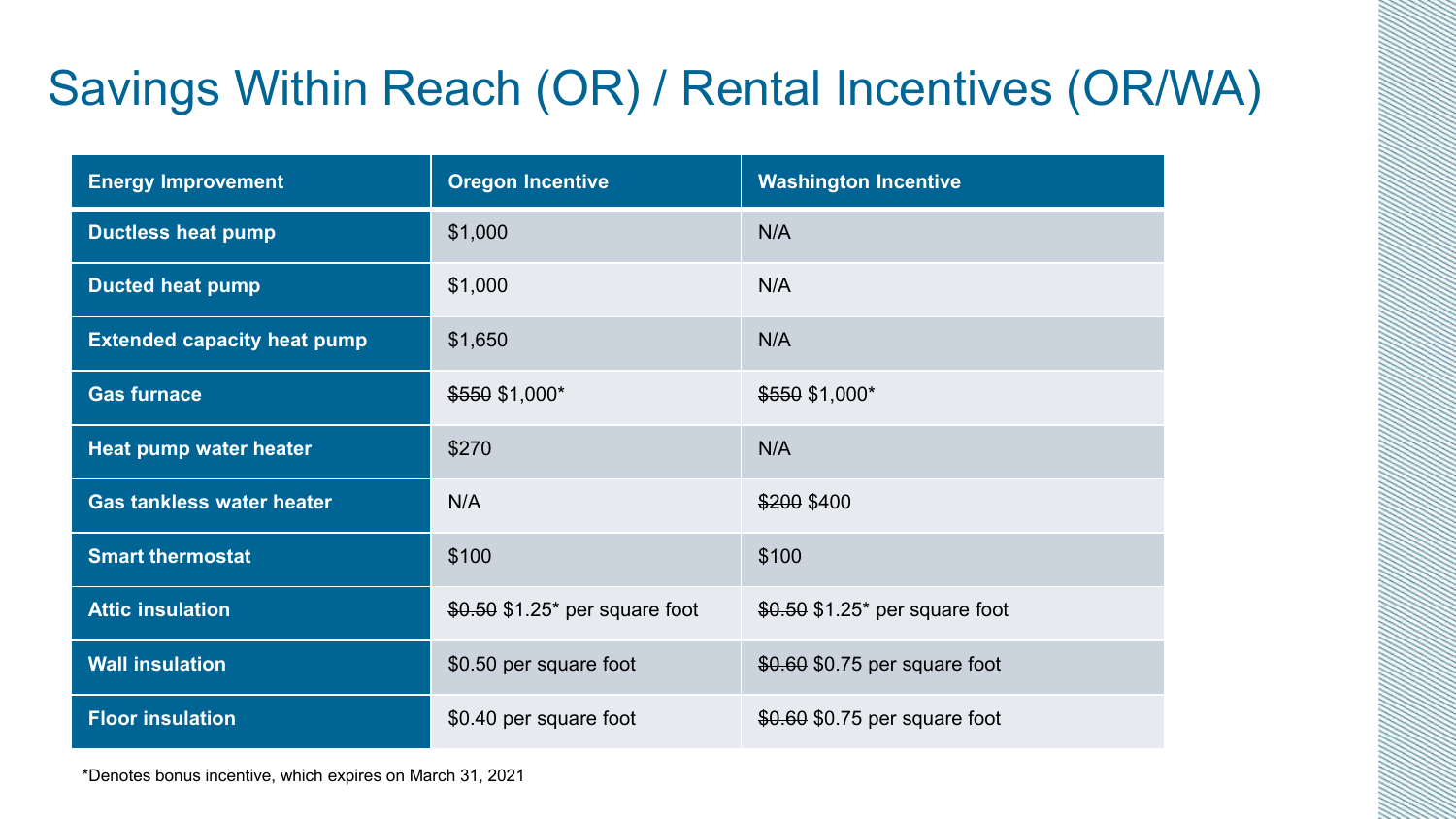#### Fixed Price Promotions

- Solicit competitive pricing through trade ally Request for Qualifications
	- Prioritize most cost-effective installations
- Enhanced incentives

| <b>Promotion</b>                                 | <b>Total Average</b><br><b>Cost</b> | <b>Energy Trust</b><br><b>Incentive</b> | <b>Average Remaining</b><br><b>Cost</b> |
|--------------------------------------------------|-------------------------------------|-----------------------------------------|-----------------------------------------|
| <b>Manufactured Homes:</b><br>Ducted Heat Pump   | \$4,932                             | \$3,000                                 | \$1,932                                 |
| <b>Manufactured Homes:</b><br>Ductless Heat Pump | \$4,050                             | \$2,500                                 | \$2,050                                 |
| <b>Rentals: Ductless Heat</b><br><b>Pump</b>     | \$4,050                             | \$1,750-\$2,000                         | \$2,050-\$2,300                         |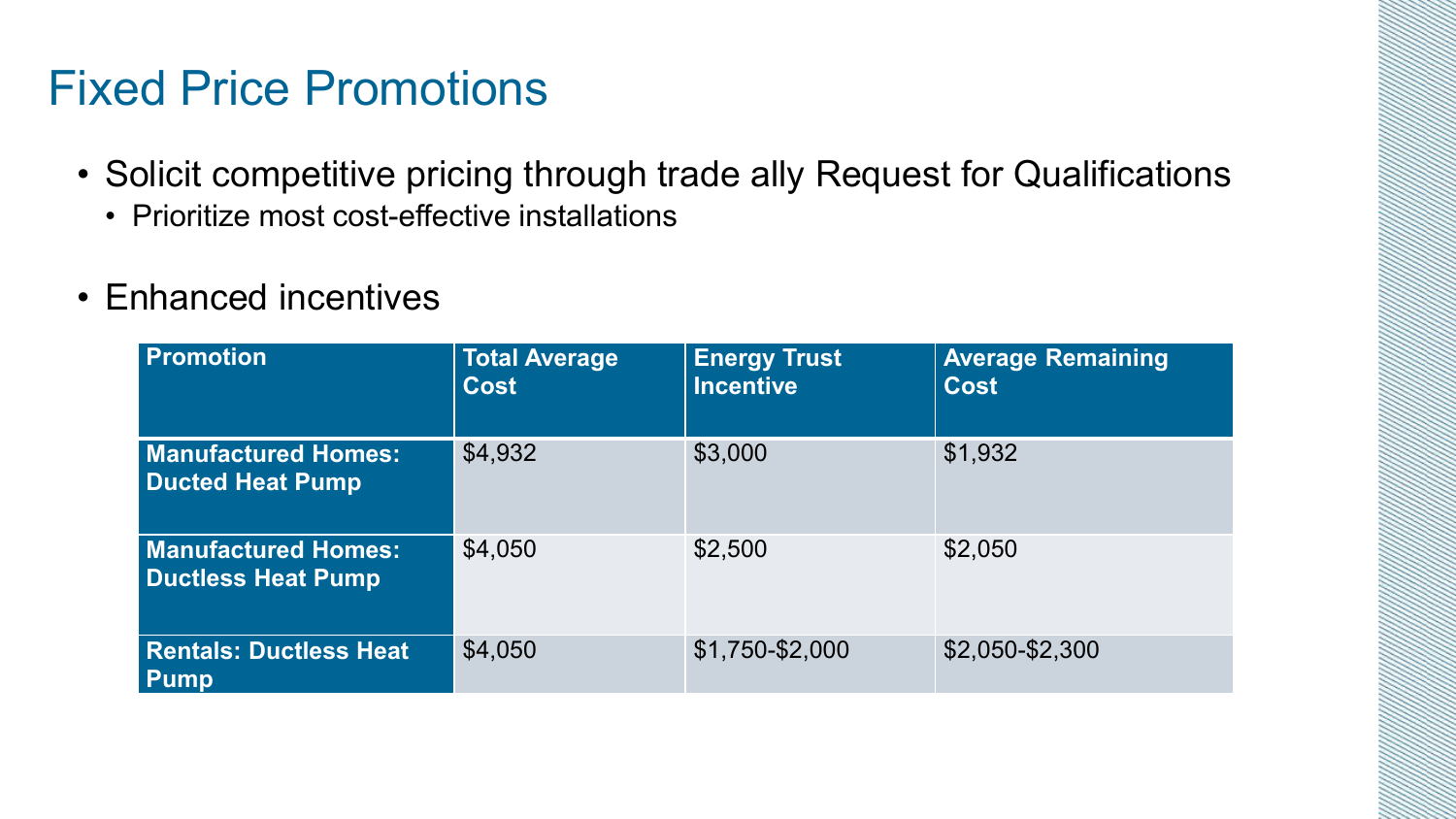## Energy Trust Co-funding Priorities

- Newest program offer designed to partner with existing community organizations to serve customers
- Contribute maximum funding at cost effective levels
- Prioritize lagging customer groups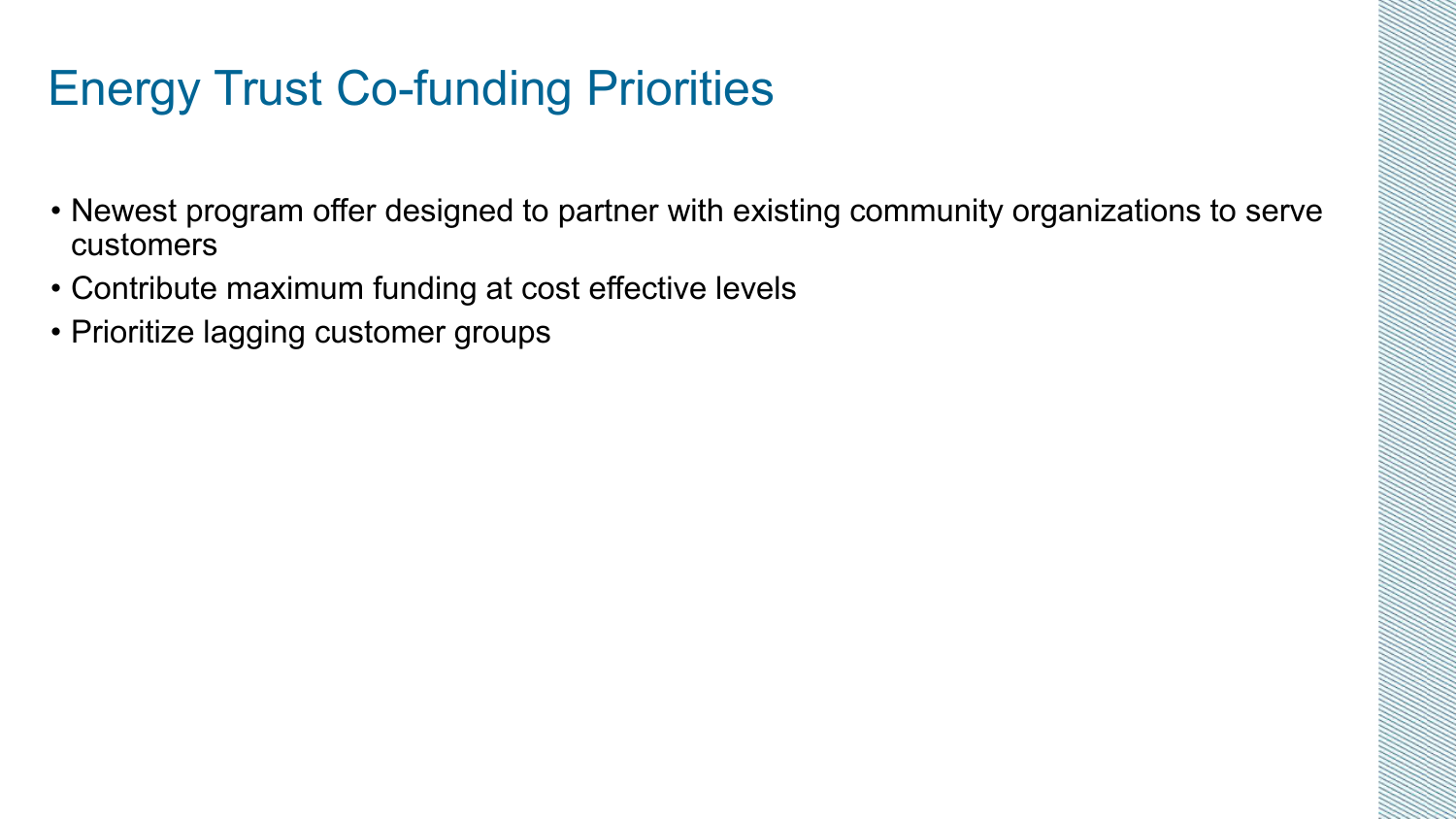#### Co-funding Case Study

- Worked with OPUC, PGE, Pacific Power, OHCS, Community Action Partnership of Oregon and community action agencies
- OPUC approved attribution, reporting and cost-effectiveness methodology (June 2019)
- Pilot with Community Action Organization of Washington County (CAO)



**• Signs Energy Trust Authorization** Form

#### **Customer**

#### CAO

- Verifies eligibility and performs home energy audit
- Identifies cost-effective upgrades
- Contractor identified. Completes work and submits invoice
- . CAO performs on-site Quality Assurance Inspection
- Customer & agency staff sign Final Inspection Certification
- CAO submits documentation to Energy Trust
- Energy Trust verifies eligibility, reviews project and generates payment to CAO
- Energy Trust report projects and savings to OHCS using Job **ID.**
- Energy Trust includes these projects in annual PUC reporting efforts

**Energy Trust**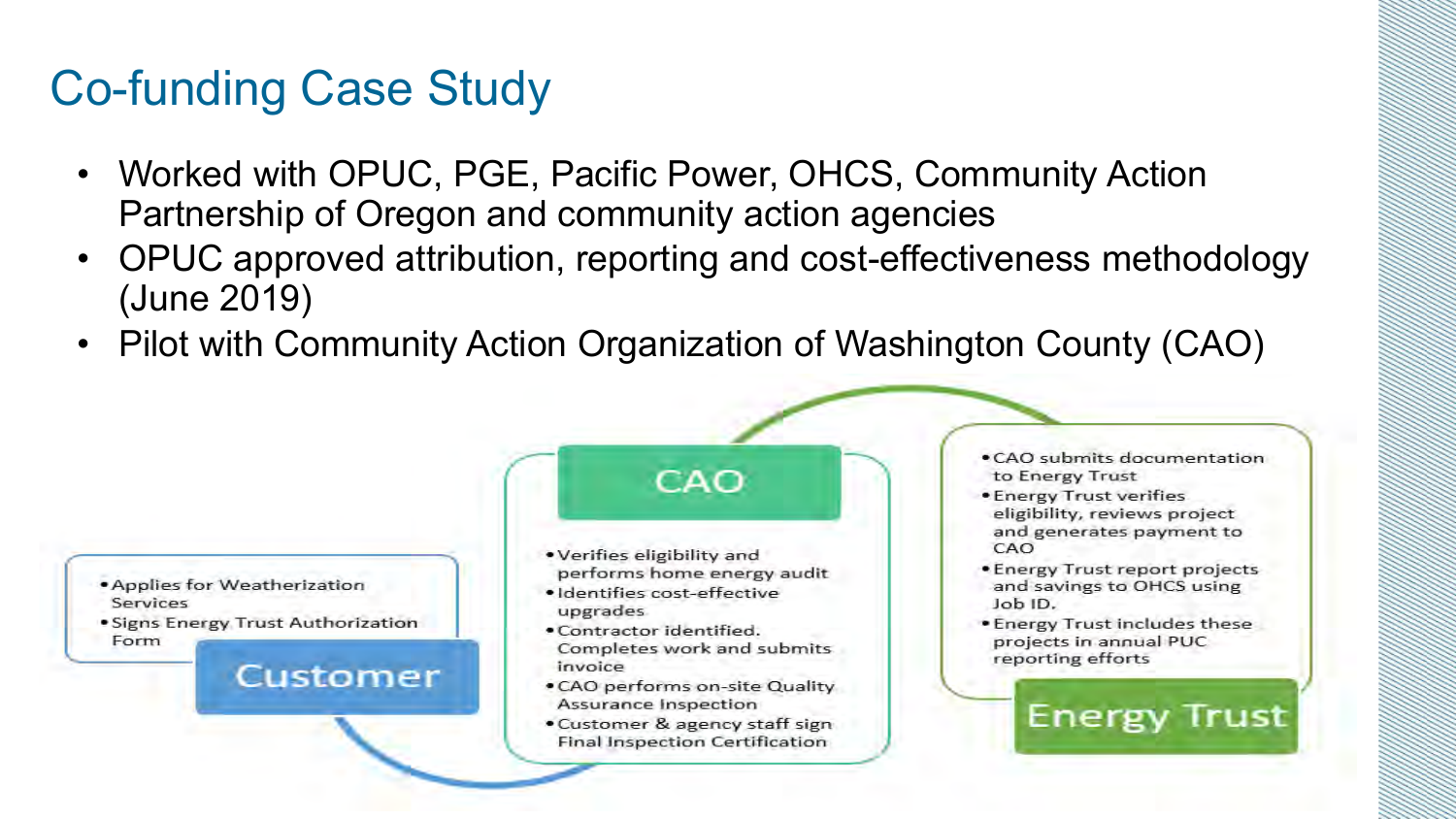## Co-funding Case Study: Budget and Targets

Goal: To serve more low-income customers and/or acquire more savings at each site

- Achieve 22% increase in eligible measure installations **and/or**
- Achieve 22% increase in kWh savings from baseline

|                                                          | <b>Measures</b><br><b>Installed</b> | kWh*    | <b>Total Program Funds</b> |
|----------------------------------------------------------|-------------------------------------|---------|----------------------------|
| Baseline (CAO Volume 2017/2018)                          | 177                                 | 396,805 | \$1,639,321                |
| CAO Budget 2019/2020 Program Year, without<br>co-funding | 146                                 | 327,617 | \$1,353,486                |
| <b>Energy Trust Additionality Goals</b>                  | 32                                  | 72,076  | \$300,000                  |
| Total CAO & Energy Trust 2019/2020 Goals                 | 178                                 | 399,693 | \$1,653,486                |

\*using Energy Trust savings calculations, agency-reported savings are different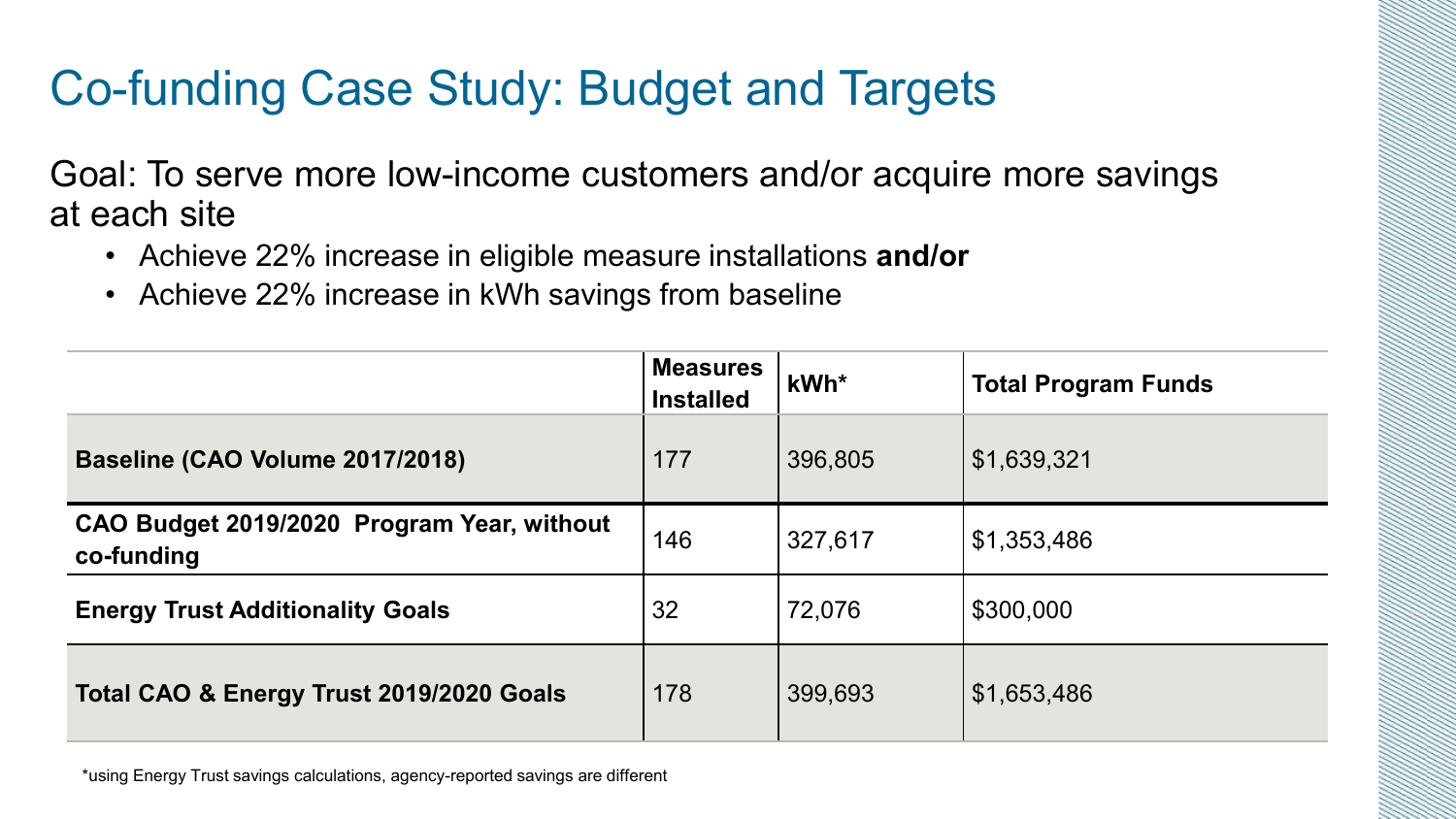## Co-funding Case Study: Results

- Served 88 homes
- **Baseline** • **CAO**  • Exceeded savings goal
- Installed more HVAC systems and fewer insulation projects than expected

| <b>Energy Trust Co-funding Metrics</b>    | '19/'20 Measure<br>Goals | <b>Results</b> | <b>Percent to Goal</b> |
|-------------------------------------------|--------------------------|----------------|------------------------|
| <b>Total Sites Served by Energy Trust</b> | N/A                      | 88             | N/A                    |
| <b>Total Incentives</b>                   | \$300,000                | \$301,449      | 100.5%                 |
| <b>Total Core Measures</b>                | 146                      | 192            | 132%                   |
| Total Reportable kWh Savings*             | 327,617                  | 421,259        | 129%                   |

\*using Energy Trust savings calculations, agency-reported savings are different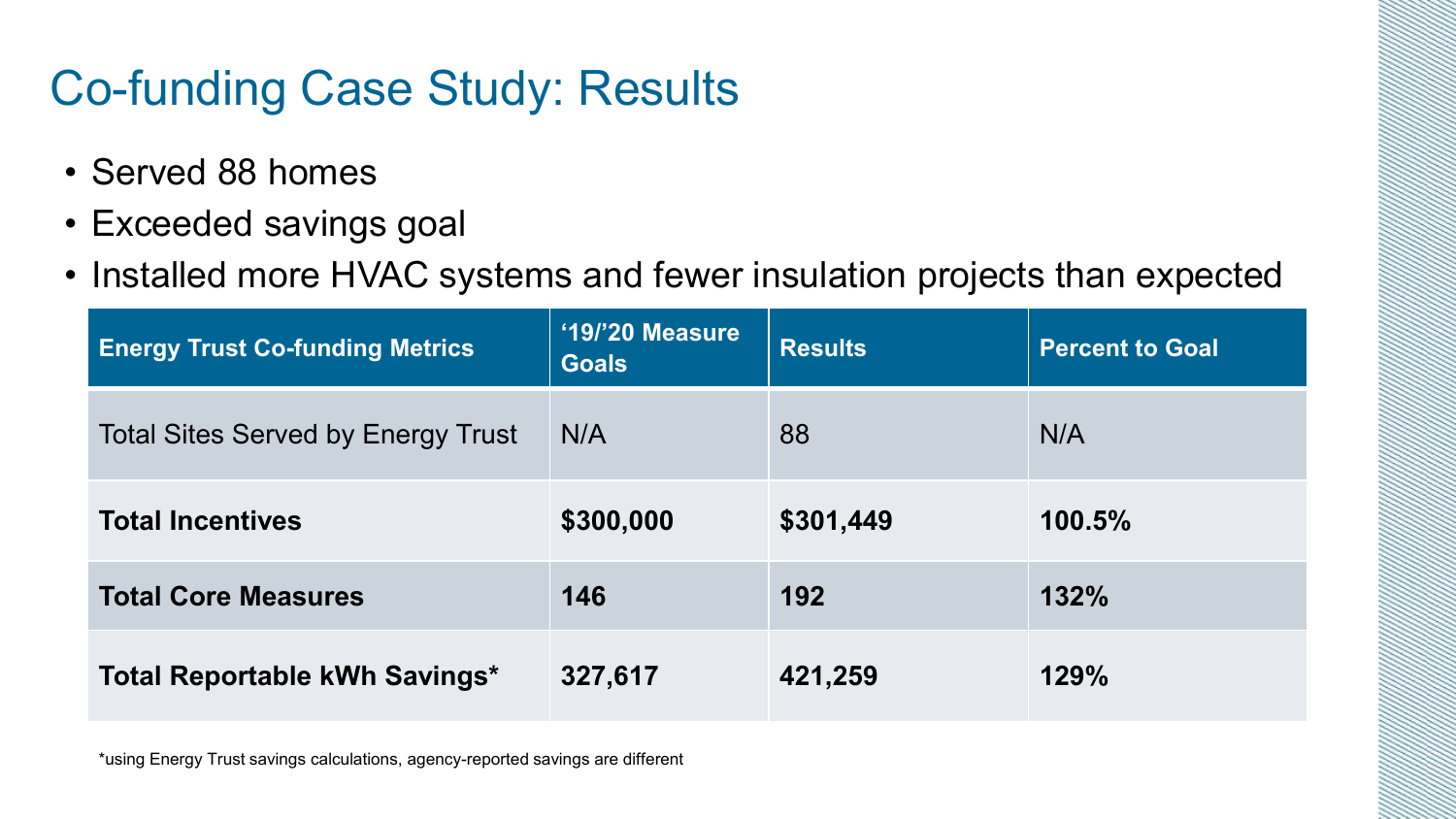## Community Partner Funding

- Co-funding Case Study created an infrastructure to position funding as a point of leverage for other community organizations
- Community Partner Funding pathway designed to partner with other community organizations (community-based organizations) to leverage with additional funding sources to serve customers
- Contribute maximum funding at cost-effective levels
- Prioritize lagging customer groups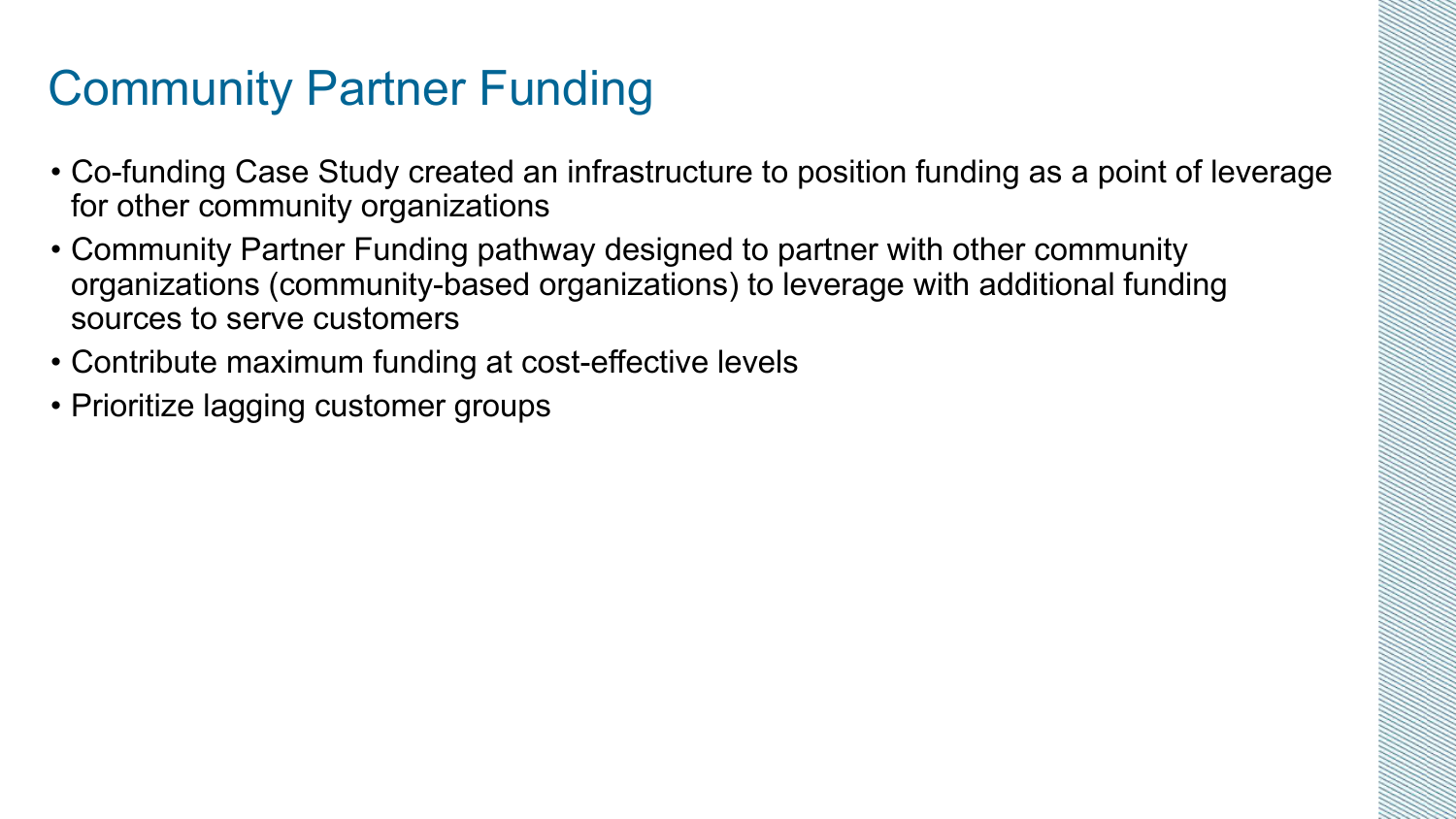## Community Partner Funding – Incentive Levels

| <b>Energy Improvement</b>                    | <b>Primary Heating Fuel</b>                  | Incentive         |
|----------------------------------------------|----------------------------------------------|-------------------|
|                                              | Electric Zonal – CAAs                        | \$2,000           |
|                                              | Electric Zonal - CBOs                        | \$2,900           |
| Ductless Heat Pump                           | <b>Electric Forced Air</b><br>Furnace – CAAs | \$2,800           |
|                                              | <b>Electric Forced Air</b><br>Furnace – CBOs | \$3,350           |
| Ducted Heat Pump                             | Electric                                     | \$3,000           |
| New & Existing Heat<br>Pump Controls         | Electric                                     | \$250             |
| <b>High Efficiency</b><br><b>Gas Furnace</b> | Gas                                          | \$1,000           |
| <b>Smart Thermostat</b><br>Direct Install    | Electric or gas                              | \$150             |
| Heat Pump Water Heater                       | Electric (water heat)                        | \$498             |
| Home Energy Assessment Electric or gas       |                                              | \$250 per<br>site |

| <b>Energy Improvement</b> | <b>Primary Heating Fuel</b> | Incentive               |
|---------------------------|-----------------------------|-------------------------|
| Attic Insulation          | Electric                    | \$1.25 per square foot  |
|                           | Gas                         | \$1.25 per square foot  |
| <b>Wall Insulation</b>    | Electric                    | \$1.50 per square foot  |
|                           | Gas                         | \$0.95 per square foot  |
| <b>Floor Insulation</b>   | Electric                    | \$1.00 per square foot  |
|                           | Gas                         | \$0.70 per square foot  |
| Windows                   | Electric                    | \$15.00 per square foot |
|                           | Gas                         | \$8.00 per square foot  |
| Windows                   | Electric                    | \$8.00 per square foot  |
|                           | Gas                         | \$4.00 per square foot  |
| Windows                   | Electric                    | \$4.00 per square foot  |
|                           | Gas                         | \$2.00 per square foot  |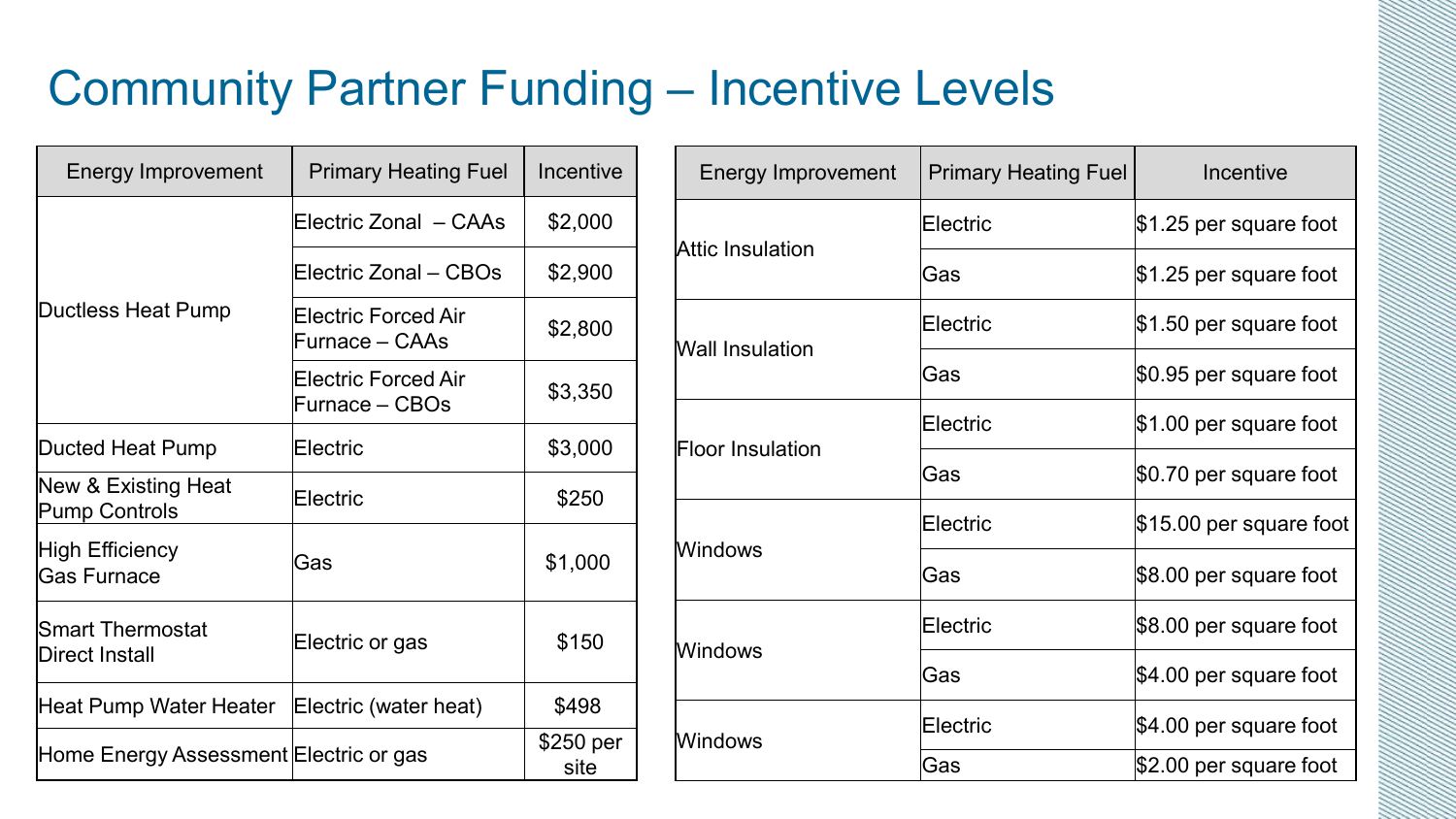# Looking Forward: 2021 Actions

- **2021 Residential program budget for low-income initiatives\***
	- **Continue** 
		- Low- and no-cost services
		- Savings Within Reach enhanced incentives and financing
		- Single-family rental enhanced incentives
		- Fixed price promotions
		- Manufactured homes replacement pilot
		- Marketing support
			- Prioritize do-it-yourself solutions to customers
			- Support for CBOs and trade allies participating in low- to-moderate income initiatives
	- **Expand** 
		- Manufactured homes free services through a redesigned approach
		- Co-funding with community action agencies, building on the successful pilot with CAO and potentially entering into agreements with up to 5 agencies
		- Community Partner Funding pathway to more CBOs, this pathway continues to be relatively new and staff still assessing demand and effectiveness in 2021

#### • **Participate in OPUC proceedings**

- COVID-19 consumer protections docket (UM 2114)
- Executive Order 20-04 work plans on Utility Services and Impacted Communities

#### • **Be a resource**

• Remain flexible and solutions-oriented in an uncertain year given the ongoing COVID-19 pandemic and its impact on capacity at low-income agencies and CBOs, and the health and financial wellbeing of customers

\*budget not yet approved by board; board consideration of final proposed budget is Dec. 11